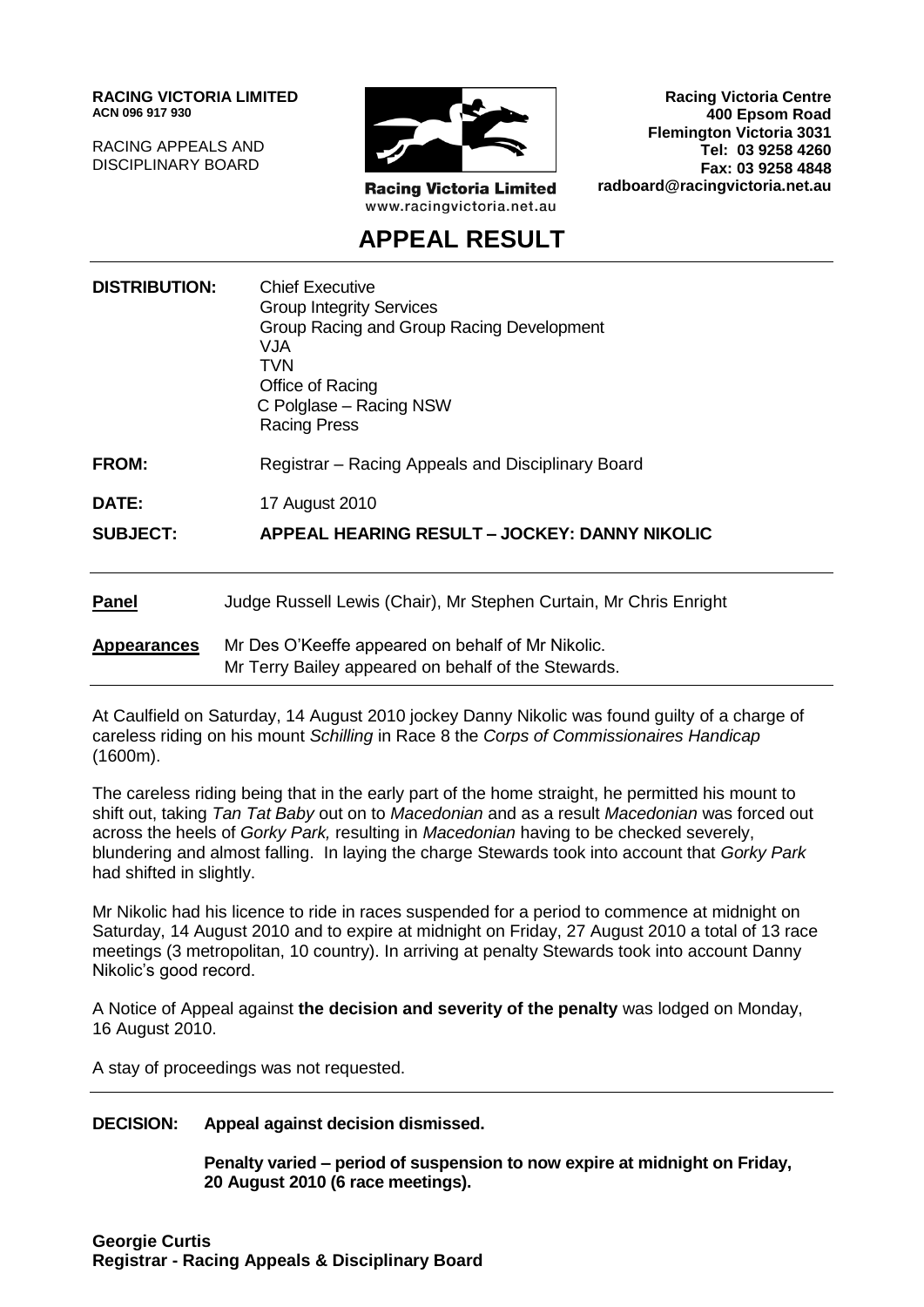# **TRANSCRIPT OF**

## **PROCEEDINGS**

## **RACING APPEALS AND DISCIPLINARY BOARD**

\_\_\_\_\_\_\_\_\_\_\_\_\_\_\_\_\_\_\_\_\_\_\_\_\_\_\_\_\_\_\_\_\_\_\_\_\_\_\_\_\_\_\_\_\_\_\_\_\_\_\_\_\_\_\_\_\_\_\_\_\_\_\_

#### **HIS HONOUR JUDGE R.P.L. LEWIS, Chairman MR S. CURTAIN MR C. ENRIGHT**

#### **EXTRACT OF PROCEEDINGS**

#### **DECISION**

## **IN THE MATTER OF THE CORPS OF COMMISSIONAIRES HANDICAP OVER 1600 METRES AT CAULFIELD ON 14/8/10**

**JOCKEY: DANNY NIKOLIC**

#### **MELBOURNE**

#### **TUESDAY, 17 AUGUST 2010**

MR T. BAILEY appeared on behalf of the RV Stewards

MR D. O'KEEFFE appeared on behalf of the Appellant